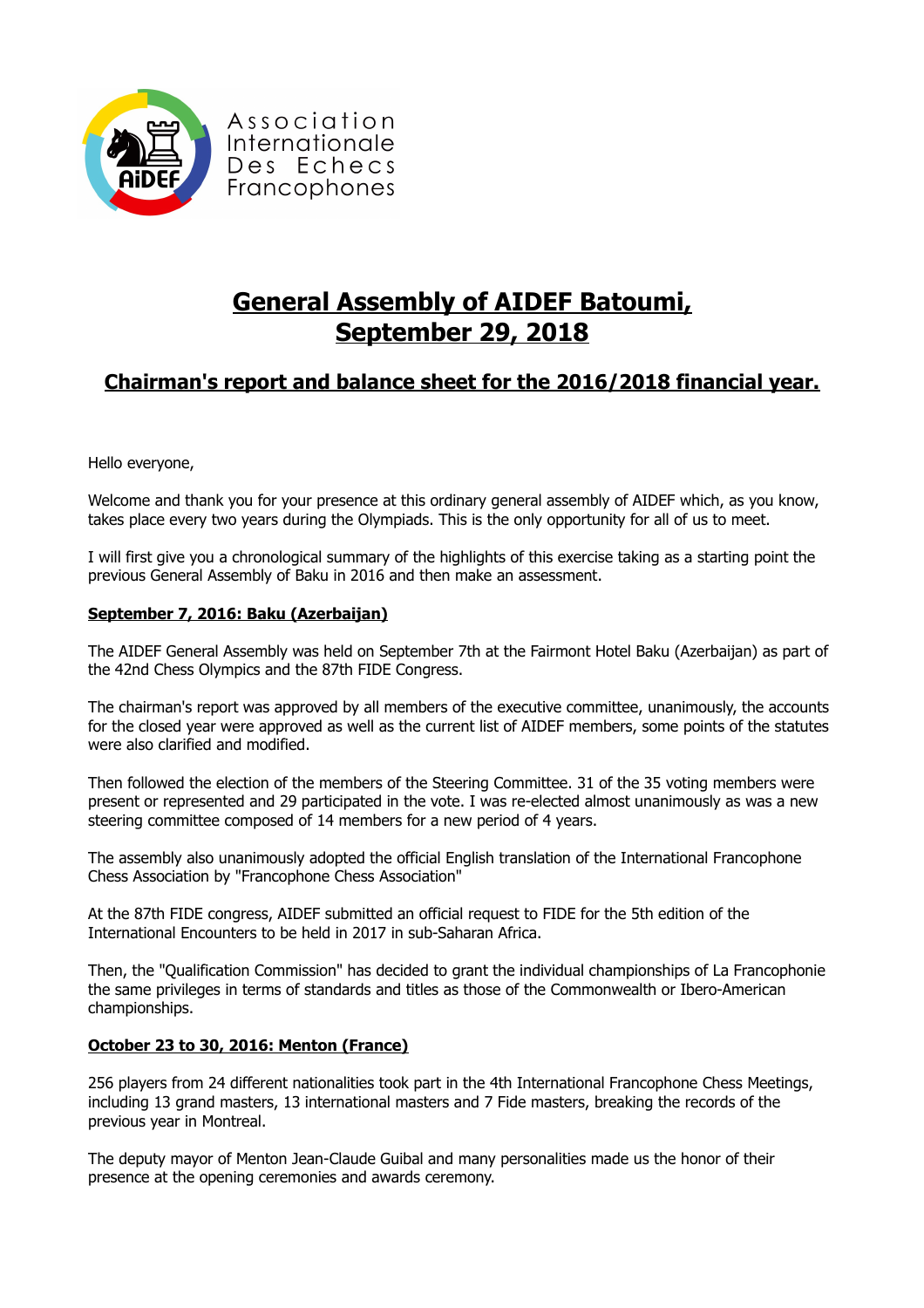Some of the first chess boards were broadcast live on the site of the French Chess Federation.

Italian GMI representing the Aosta Valley Michele GODENA was crowned champion of La Francophonie 2017 and the Egyptian WGM Khaled MONA champion for the third time in a row. MF Raffaele DI PAOLO achieved an international master's norm.

The traditional closing dinner and held in the casino lounges of Menton in a friendly and festive atmosphere.

#### **November 19, 2016: Monaco**

As part of the national holiday of Monaco which is celebrated on November 19th, I had the pleasure and the honor to receive the medal of sports. This distinction was given to me by Prince Albert II of Monaco with whom I had the opportunity to discuss chess and Francophonie.

#### **December 6, 2016: Nice (France)**

At the invitation of the President of the Provence-Alpes-Côte d'Azur Region Christian ESTROSI, I went on Tuesday, December 6 to the National Museum of Sport in Nice to officially sign the partnership agreement «THE REGION IS COMMITTED TO SPORT IN THE ALPES-MARITIMES»

#### **December 10, 2016: Paris (France)**

I attended the general assembly of the French Chess Federation during which Mr. Bachar KOUATLY was elected new president on a score of more than 63% with a historic participation.

The next day, at my invitation, a luncheon was organized between us and our close collaborators in order to define the bases of a collaboration and a rapprochement between our federations.

This was followed by an official press release from the French Federation published on January 9, 2017:

"The president of the FFE, Mr. Bashar Kouatly underlines" the historical and historical role of France and wishes to reflect with AIDEF on initiatives to develop chess in disadvantaged regions of the French-speaking world.

This decision is welcomed by AIDEF and its President, Mr. Patrick Van Hoolandt who on behalf of AIDEF warmly congratulates Bachar Kouatly and wishes him to succeed fully in his new and difficult mission. Certainly this election will allow a rapprochement between the French Federation and the AIDEF and opens the door to a future collaboration of which all the French chess players will be the beneficiaries "

#### **November 23, 2016: Monaco**

I represented The International Chess Federation (FIDE) during the march for peace and the opening ceremony of the 9th International Peace and Sport Forum. The theme of this forum was: Peace at stake: changing the world through sport.

#### **January 31 to February 6, 2017: Tunis, Hammamet, Mornag (Tunisia)**

The program of my visit to Tunisia: Visit of the headquarters and premises of the Tunisian federation, working session and meeting with the great master Oleg ROMANISHIN, new coach of the national team, official dinners in the presence of members of the government, sponsors and the new management team of the Tunisian Chess Federation, meeting at the Ministry of Youth and Sports in the presence of Minister Majdouline CHERNI and Secretary of State Mr. Imed JABRI, visit of hotels and gaming rooms in Hammamet in relation to the candidature of organization of the 5 ° RIDEF, launching of the first sessions of 10 days of training of the elite of Tunisian chess players lavished by Oleg ROMANISHIN, visit of the private primary school "Anas School" of the city of Mornag where young children are introduced to chess by our vicepresident Mohamed Zouaoui.

These exchanges made it possible to strengthen the ties that already united the Tunisian chess federation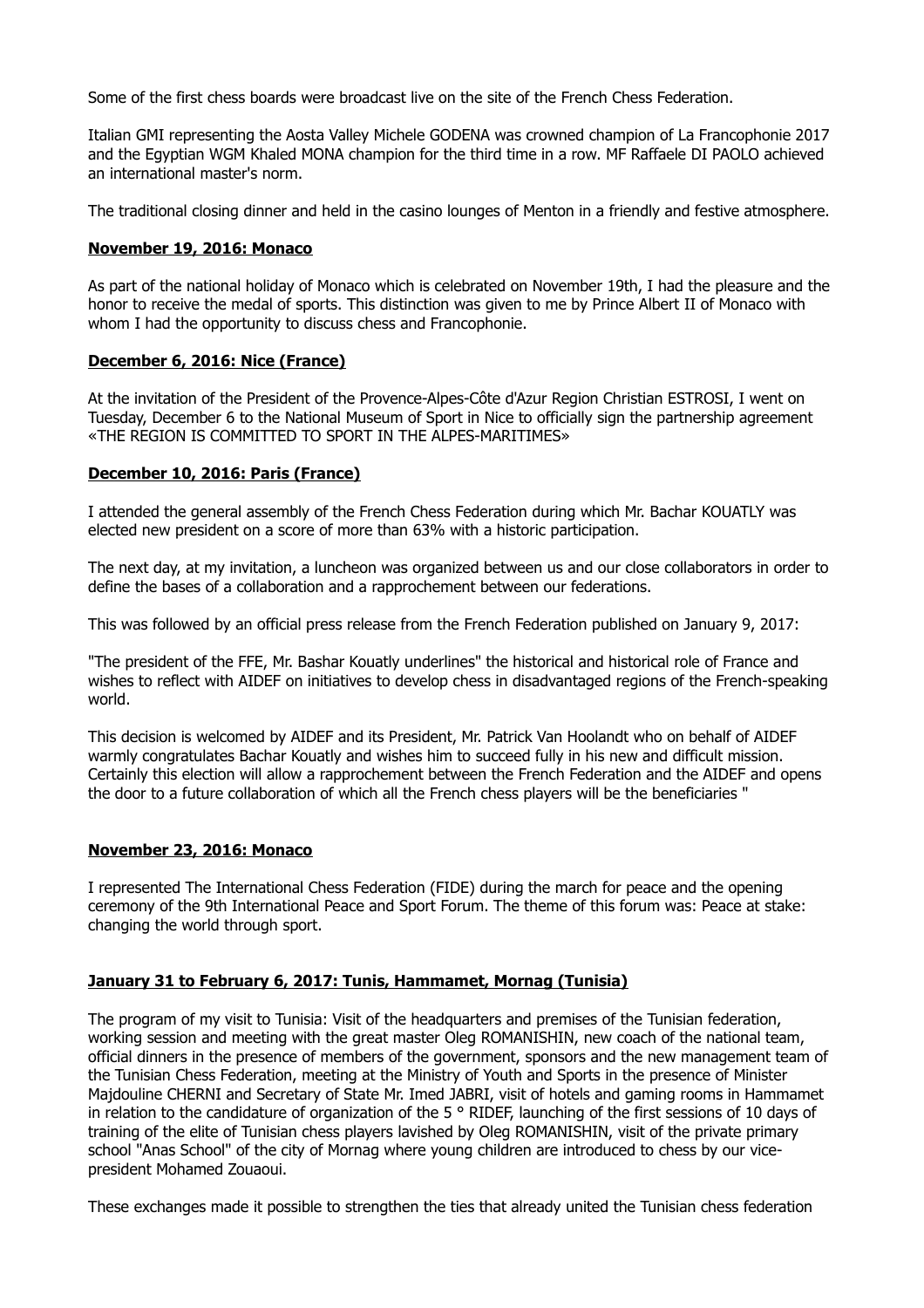and AIDEF and open up new perspectives of collaboration within the French-speaking world of chess.

## **June 13 to 17, 2017: Paris (France)**

Messrs Mohamed Zouaoui and Bernard Labadie represented AIDEF at a meeting at TV5 Monde headquarters with Zina Berrahal, Maghreb marketing manager.

Very quickly, a vision of Francophonie came together, as well as a community of cultural and human values. Mrs. Zina BERRAHAL has detailed the "specifications" of TV5 Monde. A cooperation agreement was sealed in the following weeks. Illustrating this "Art de vivre" that TV5 Monde wishes to highlight as AIDEF, the 5th International Francophone Chess Meetings will therefore be an even greater media success than previous editions thanks to the broadcast of a 30-second clip on the channel and a presence in Hammamet of a film crew for the realization of a report.

I joined Mohamed and Bernard two days later for a working meeting at the headquarters of the OIF (International Organization of La Francophonie). We were warmly received by Madame Imma TOR FAUS, Office of the Secretary General. Having obviously read our file, she congratulates us from the outset for our diverse and sustained activities, as well as for the dynamism of our association. After an exchange of ideas and information, Mrs. Imma TOR FAUS proposes to relay it to the Secretary General Michaëlle JEAN and to Mr. Mahaman Lawan SERIBA, Director of the International Committee of the Games of La Francophonie.

After this visit and a follow-up letter, Mr. Jean-Louis ATANGANA AMOUGOU, Director of Cabinet of the Secretary General of the OIF informed us in writing of its agreement for the discussions aimed at leading to the integration of chess among the official disciplines of the Games of La Francophonie start and that the 5th International Meeting of French Chess will be held under the "High Patronage of the OIF"

This day ended pleasantly in the company of our long-time friend Bachar KOUATLY, President of the French Chess Federation. While sharing a dinner, ongoing projects and those on which we have common interests were discussed.

#### **June 26th, 2017: Nice (France)**

In order to represent our sport that is Chess, at the invitation of Eric CIOTTI, President of the Department of Alpes Maritimes, I went to Nice on June 26th. launch of the 2017 sports caravan in the presence of Philippe MANASSERO, President of the Alpes-Maritimes Departmental Olympic and Sports Committee.

#### **July 5-8, 2017: Geneva, Switzerland**

One of the cycles of the World Chess Championship was held in Geneva from July 6 to 15. The Geneva chess federation, its dynamic president Gilles MIRALLES and AIDEF naturally collaborated with the company AGON to organize the event.

The welcome cocktail and the opening ceremony that followed took place at the Four Seasons Hotel Bergues in the presence of the President of FIDE, many personalities and many guests of AIDEF and the Geneva Federation.

#### **August 22, 2017: Haiti**

Our friend Jean LAMOTHE, President of the Haitian Chess Federation passed away.

The family of French chess is in mourning, the Haitian Chess Federation told us of the death of its president Mr Jean LAMOTHE occurred on Tuesday, August 22 at the age of 80 years in Cuba.

Ardent defender of the Francophonie, he supported our association and was still with us during the last general assembly in Baku, proudly waving the Haitian flag on the group photo and in the company of the president of AIDEF during the closing ceremony.

To all his family, his family, his friends and all Haitian chess players, AIDEF offers his sincere condolences.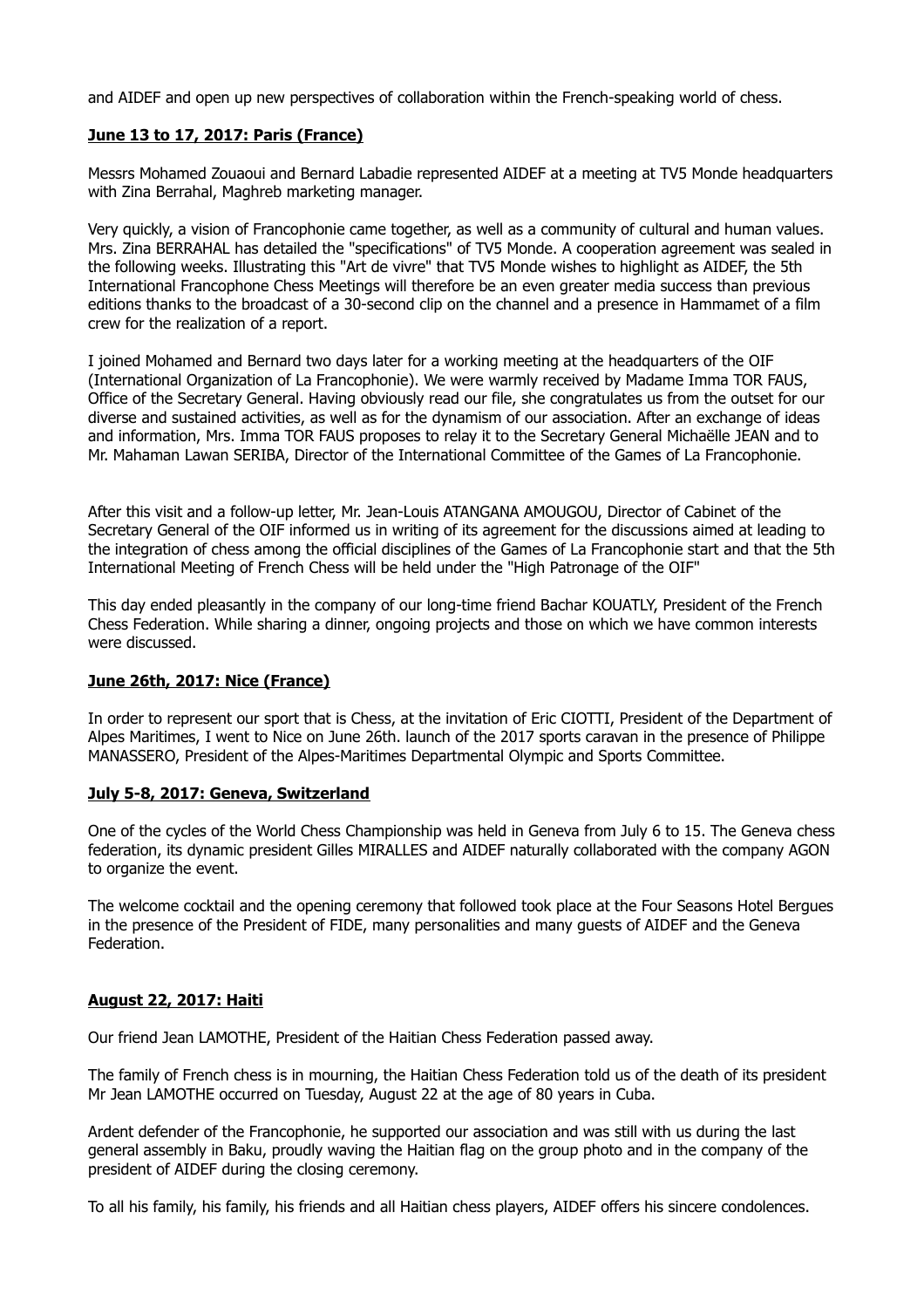### **August 12 to 19, 2017: Quebec (Canada)**

At the invitation of the Quebec Chess Federation, I took part in the 40th edition of the Quebec Open Championship which was held from August 12 to 19 at Laval University in Quebec City.

At the opening ceremony, I was invited to speak. I gave a speech at which I presented the AIDEF, specified its objectives and insisted on the importance of the defense of the French language, especially in the field of chess.

I was also invited to participate in an advisory capacity at the general assembly of the Quebec federation held on the last day.

## **October 7 to 15, 2017: Antalya (Turkey)**

I represented AIDEF at the 88th FIDE congress, attended the work of various commissions and organized the meeting of AIDEF which appeared on the commission program.

#### **September 27 to October 5, 2017: Yasmine Hammamet (Tunisia)**

Côte d'Ivoire and Tunisia were candidates for the organization of the fifth edition of the International Meeting of French Chess. After reviewing the files, the AIDEF Steering Committee voted for the choice of Yasmine Hammamet in Tunisia to 11 votes against 3. The Tunisian chess federation also celebrated its 60th anniversary.

The playing hall was located in the Congress Center, in the heart of the "Medina Mediterranea", a superb reconstruction of a traditional Arab city. It was an ideal playground, with its vast spaces with modern equipment.

Thanks to Mohamed Zouaoui who through his contacts allowed us to enter into a partnership with TV5 Monde. A 30-second commercial was aired 49 times during two weeks and during heavy viewing on TV5 Monde Europe and TV5 Monde Maghreb Orient.

These 5 ° RIDEF regrouped in 2017 the championships of classic games, blitz and rapids and a seminar of Fide trainer was also organized.

241 players from 21 different nationalities took part in the tournament of classic games. The Albanian GMI Erald Dervishi was crowned champion in 2017 and the women's WGM Nino Maisuradze. For the first time, a senior 50+ and veteran 65+ title was in play. The French GMI representing the Geneva federation Gilles Miralles and the Andorran MF Raul Garcia respectively won.

190 participants in the tournament of rapid games also won by the Albanian GMI Erald Dervishi and 168 at the blitz tournament whose winner was the French GMI Thal Abergel.

The Fide Trainer seminar was organized by the Tunisian GMI Slim Bouaziz on the sidelines of the competitions.

For the closing ceremony, the Tunisian federation had organized a colorful dinner show at the restaurant "Cherazade". MR. Tahar Batthik, President of the Tunisian Chess Federation, Mr. Geoffrey Borg, FIDE President and Chief Executive Officer and his Excellency Kirsan Ilyumzhinov, honored us with their presence. Justin Brou from Ivory Coast was acclaimed for performing on stage the song he composed for the occasion. Surely it was a very successful edition.

#### **December 25, 2017: Europe-Chess**

AIDEF Christmas gift: as part of a partnership with Europe-Echecs, I negotiated the acquisition of a significant number of 2018 subscriptions of the online version of the magazine - subscription of worth 60 euros.

As of January 1, 2018, these subscriptions have been graciously distributed to all the federations affiliated to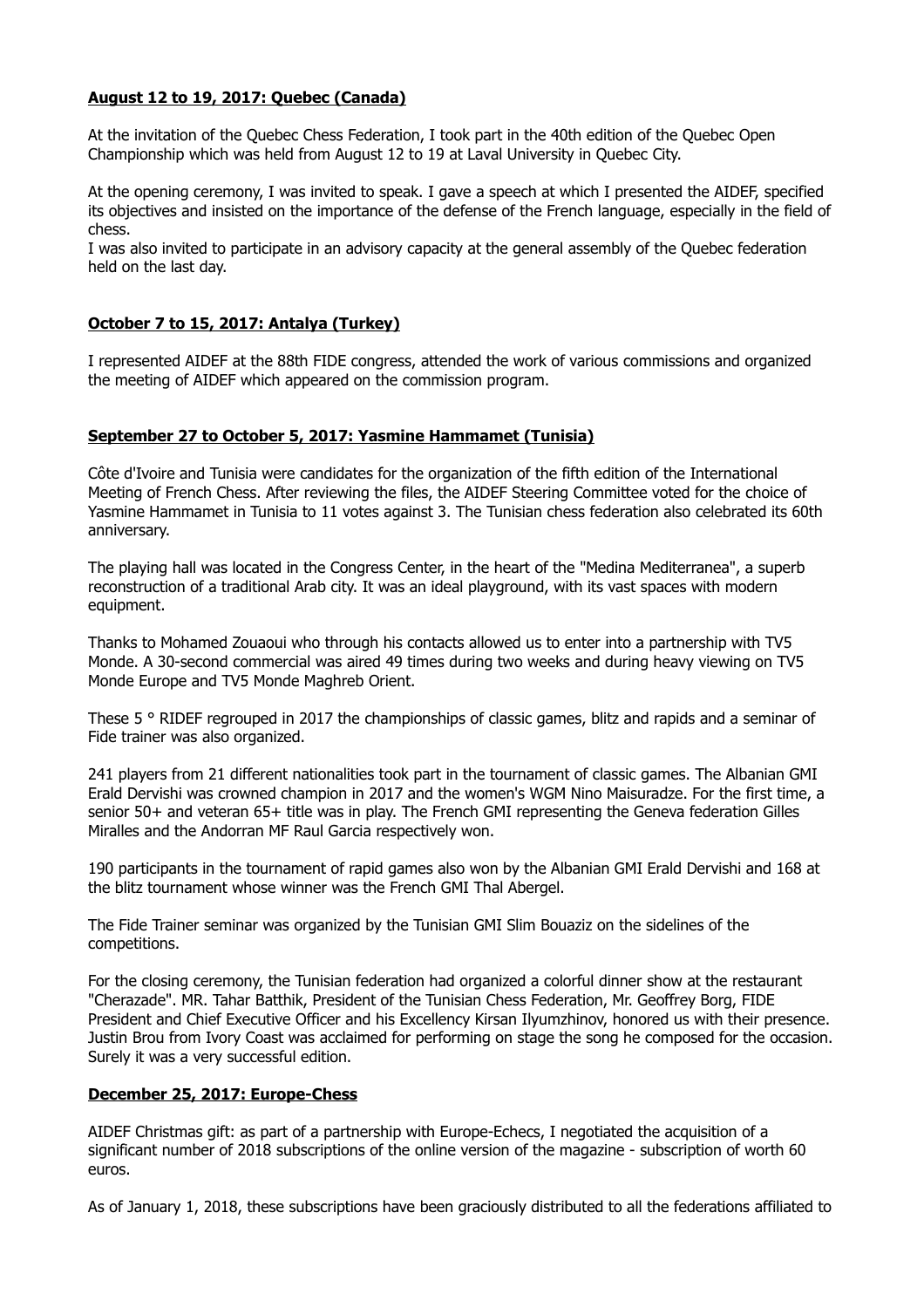AIDEF as well as to the members of its Steering Committee.

#### **January 29, 2018: Internet**

Following my request, FIDE agreed to transfer our website and host it for free.

We still have to work on improving its presentation and are looking for one or more collaborators who would be willing to manage the publications and animate the site by creating new sections. Notice is sent to candidates who wish to support the development of our association.

#### **March 5, 2018: Translations**

Bernard SOJKA, head of translations at AIDEF, has worked with his team on the important work of translating FIDE texts. These texts are available in pdf format on our website under "Translations".

Of these, the most important was the translation of the new FIDE chess rules that came into effect on January 1, 2018. I had some copies printed.

Bernard produced a pdf file containing the original text in English and translated into French. He also made a special version of the specific rules for visually impaired players and disabled players.

#### **March 12 to 15, 2018: Paris (France)**

Several meetings were scheduled during this short trip to Paris with Mohamed Zouaoui and Bernard Labadie.

The first took place at the headquarters of the television channel TV5 Monde with Mrs. Zina BERRAHAL to take stock of the first collaboration between TV5 Monde and AIDEF at the 5th International Meeting of French Chess in Tunisia - a very positive assessment. In the perspective of another collaboration, we were then introduced to Mrs. Diane COUDERC and Clara ROUSSEAU, directors of the Europe department.

Then, with Mohamed Zouaoui, I went to the House of Tunisia in Paris to meet the president of the Tunisian Chess Federation Tahar Batikh. The situation of the chess in Tunisia, the elections to the FIDE, the assessment of the 5 ° RIDEF and the future possibilities of collaboration were the subjects evoked.

The next morning, meeting at the Windsor Opera Hotel and lunch with Bernard Labadie with the Moroccan international master and composer of recognized chess problems, Abdelaziz ONKOUD. Discussions focused on the situation of chess in Morocco, the upcoming RIDEFs in Albania as well as competitions on chess problems.

An important meeting was that of the meeting at the headquarters of the International Organization of La Francophonie with Mrs. Audrey DELACROIX, youth and sports advisor of Mrs. Michaëlle JEAN, Secretary General of the organization who devoted us more than an hour and a half of her time. On the agenda: the 6th International Francophone Chess Meetings in Albania, the High Patronage of the International Organization of La Francophonie, the second edition of the Week of Chess and La Francophonie scheduled in Cannes in July, the living together through chess, the next summit of the Francophonie in Armenia in October 2018, the "Chess in Schools" program of FIDE, the projects for Africa, the Institute of the Francophonie for education and training in Dakar, the visa problems encountered by participants from many (mainly African) countries in sporting and cultural events organized by La Francophonie, the presence of chess as an official discipline during the next Games of La Francophonie and more generally, the rapprochement and strengthening collaboration between OIF and AIDEF.

I never miss the opportunity when I am in Paris, to visit his longtime friend Bachar Kouatly, current president of the French federation. After a playful start to the evening at the Edward VII theater, she continued with a pleasant and excellent dinner at the brewery Mont-Paris with Bertrand Guyard, timeline and journalist at Le Figaro.

Certainly this visit contributed to the strengthening of AIDEF's reputation and the strengthening of its international relations.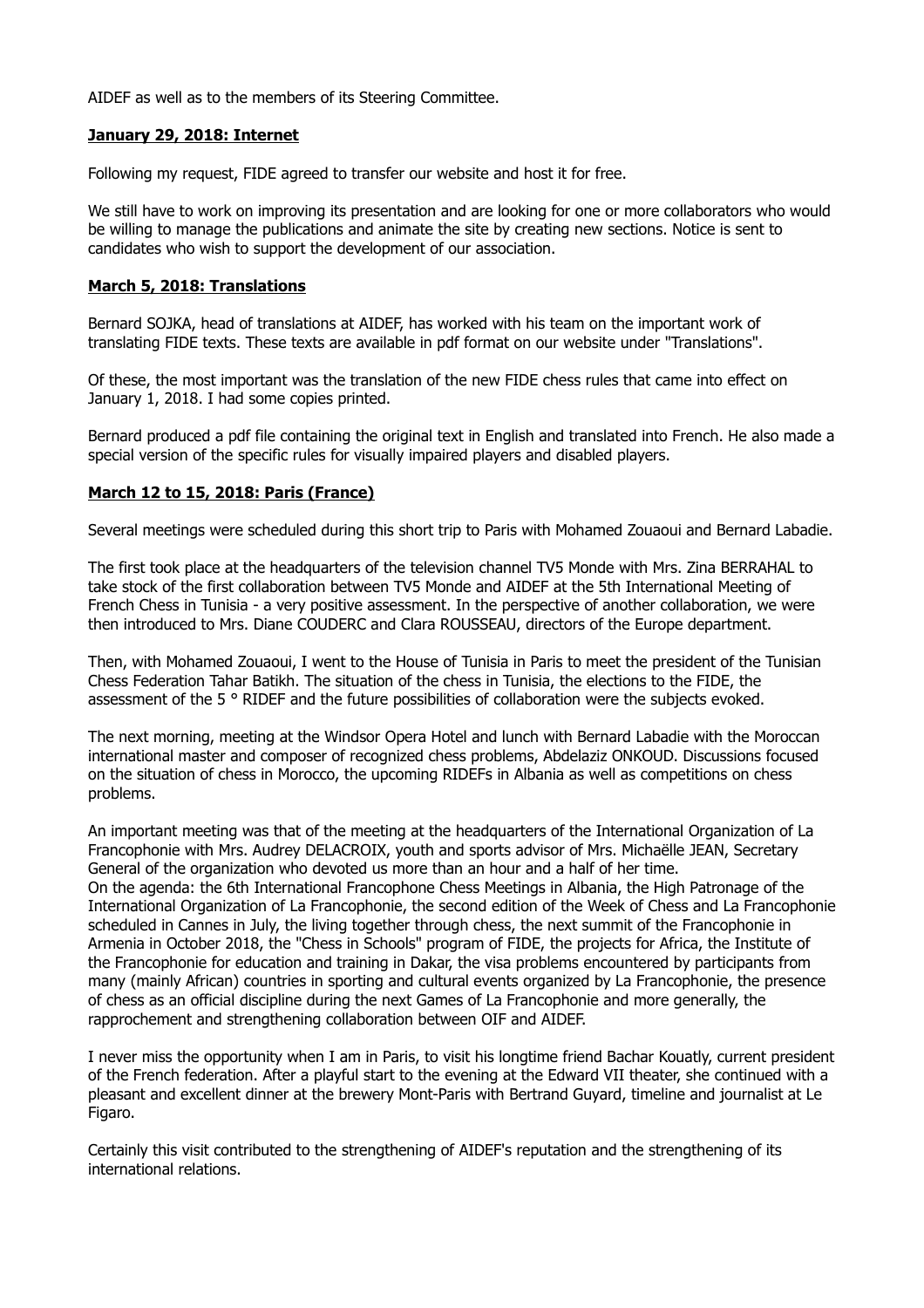## **February 26 to 28, 2018: Abu Dhabi (United Arab Emirates)**

Responding to the invitation of the continental president for Asia, Sheikh Sultan Bin Khalifa, I went to Abu Dhabi to present the AIDEF to the team that was preparing to enter the election campaign for the presidency of FIDE.

## **April 10, 2018: Lyon (France)**

At the award ceremony and the closing ceremony of the Lyon International Open, I was invited to present the awards to the winners.

I was also invited to speak to introduce our association to the public.

My speech emphasized the importance of the French language and chess as tools to promote human values, intellectual, cooperation and exchanges specific to our discipline.

## **April 20 to 22, 2018: Durrës - Tirana (Albania)**

I went to Durrës and Tirana to prepare, in collaboration with Majlinda PILINCI (general secretary of the Albanian federation) and Erald DERVISHI (tournament director), the organization of the 6 ° RIDEF.

Durrës hosted this year the school world championship. I was invited, during the opening ceremony, to present to the many public present the AIDEF and the International Meetings of French Chess that the Albanian federation would organize in Tirana 4 months later.

The next day, I went to Tirana to visit the future playing hall in the National Museum of Albania's history as well as the rooms and equipment of Tirana International Hotel where players will be staying.

## **April 25 to May 1, 2018: Cutro (Calabria - Italy)**

The International Cutro Tournament takes place every year on the same dates in a small Calabrian village perched on the mountain. The municipality remembers the famous player "Giovanni Leonardo di Bona" who was born in 1542 and was considered at the time as the best player in the world. For the past 24 years, she has been organizing an important international open at the end of April and a re-enactment of period costumes during the summer.

In partnership with the organizers who, over the course of my participation - 16 I believe - have become friends, several players from AIDEF member countries have been invited and supported: a Greek, a French, a Belgian, a Moldavian two Monegasques, a Moroccan, a Tunisian, and an Ivorian were selected and took part in the "Magistral" tournament which had 20 participants.

Certainly the organizers will renew this partnership for 2019. If some of you are interested, let me know as soon as possible.

## **June 9 & 10, 2018: Djibouti**

Requested by the Djiboutian federation, I intervened with the FIDE so that they could be released and paid the amount of the subsidy planned for the organization of the zonal tournament 4,2 which until then remained uncertain.

I then went to Djibouti to represent FIDE and AIDEF for the zonal opening ceremony.

I was greeted warmly upon my arrival by President Mohamed Elmi Boulaleh and Secretary General Ahmed Hassan Abdillahi.

During my inaugural address, I congratulated the young Djiboutian federation for this initiative and its dynamism and wished all participants a good tournament, good games and excellent results!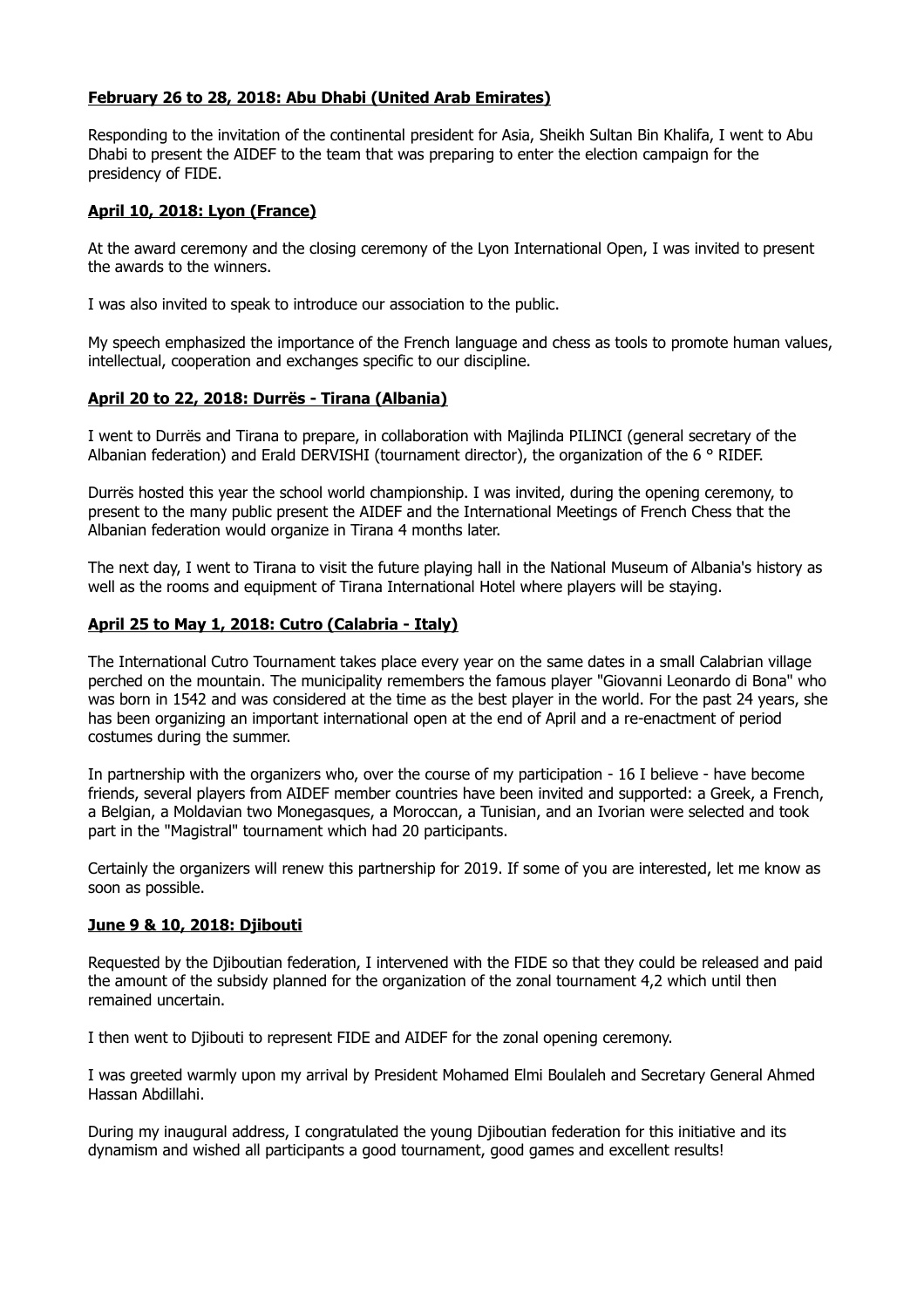### **June 21 to 24, 2018: Geneva, Switzerland**

In 2016, the Geneva Chess Federation was the organizer of the blitz and rapid championships of the Francophonie. The following years, the formula was taken over by its president Gilles Miralles and became the championship of rapids and blitz Geneva.

To support and encourage this initiative I personally participated in the tournament and spoke a few words at the awards ceremony.

My visit to Geneva also allowed me to honor the personal invitation addressed to me by Prince Karim Aga Khan, spiritual leader of the Ismailis and Imam philanthropist.

Discreet despite her youth spent in the international jet-set, alongside her stepmother, Hollywood actress Rita Hayworth, Prince Karim Aga Khan is a committed and recognized patron whose work is focused on the third world.

During the dinner that consolidated our friendship, we had the opportunity to discuss different topics. Surely we will meet again.

#### **25th to 30th June 2018: Dakar & Nouakchott (Senegal & Mauritania)**

In collaboration with Geoffrey Borg, Director General of FIDE, we organized two Fide Trainer seminars in French-speaking regions.

The first took place in Dakar, Senegal and brought together 28 Senegalese, Ivorian, Gambian, Togolese and Gabonese participants and the second in Nouakchott, Mauritania with the participation of 17 Mauritanian candidates.

My mission was to assist Geoffrey in his training work by translating his presentation when it was needed and adding some of my personal experiences.

In each of these countries the welcome was warm and all the participants thanked the trainers who worked completely voluntarily to help the local chess development.

Other seminars of the same type are planned in other countries in the coming months.

## **July 7 to 15: Cannes (France)**

In partnership with Cannes-Échecs, the Stanislas Institute, FIDE and FFE, we organized the second edition of the week of Chess and Francophonie. The first took place in Geneva in 2016.

In this week's program: an international conference, a "Chess in Schools" seminar and the 2018 blitz and rapids championships of La Francophonie.

The theme chosen and developed during the conference was: "chess, a tool to change the structure of the brain and the person". The speakers who spoke were the psychologist from Geneva Mrs. Myriam Noël-Winderling, the president of the French Federation of Chess Mr. Bachar Kouatly, the president of the FIDE commission "Chess on Schools" Mr. Kevin O'Connel, international grand master Mr. Gilles Miralles and myself.

Place for the competition for the end of the program: an afternoon dedicated to the 11 rounds of the championship of blitz games and then the next two days to the 13 rounds of the championship of rapid games. More than 10,000 euros in prizes were distributed for these two tournaments, including many prizes per category.

In the face of strong opposition from Grand Masters Christian Bauer, Jean-Marc Degraeve, Manuel Apicella, Igor Efimov, Nenad Sulava and Jean-Luc Chabanon, it was an impressive doubling of the Frenchman Maxime Lagarde, who won both tournaments .

Despite the importance of distributed prizes, only 63 players took part in the blitz and 69 in the rapids. We had expected more than double but we could not predict that France would arrive in the final of the football world cup.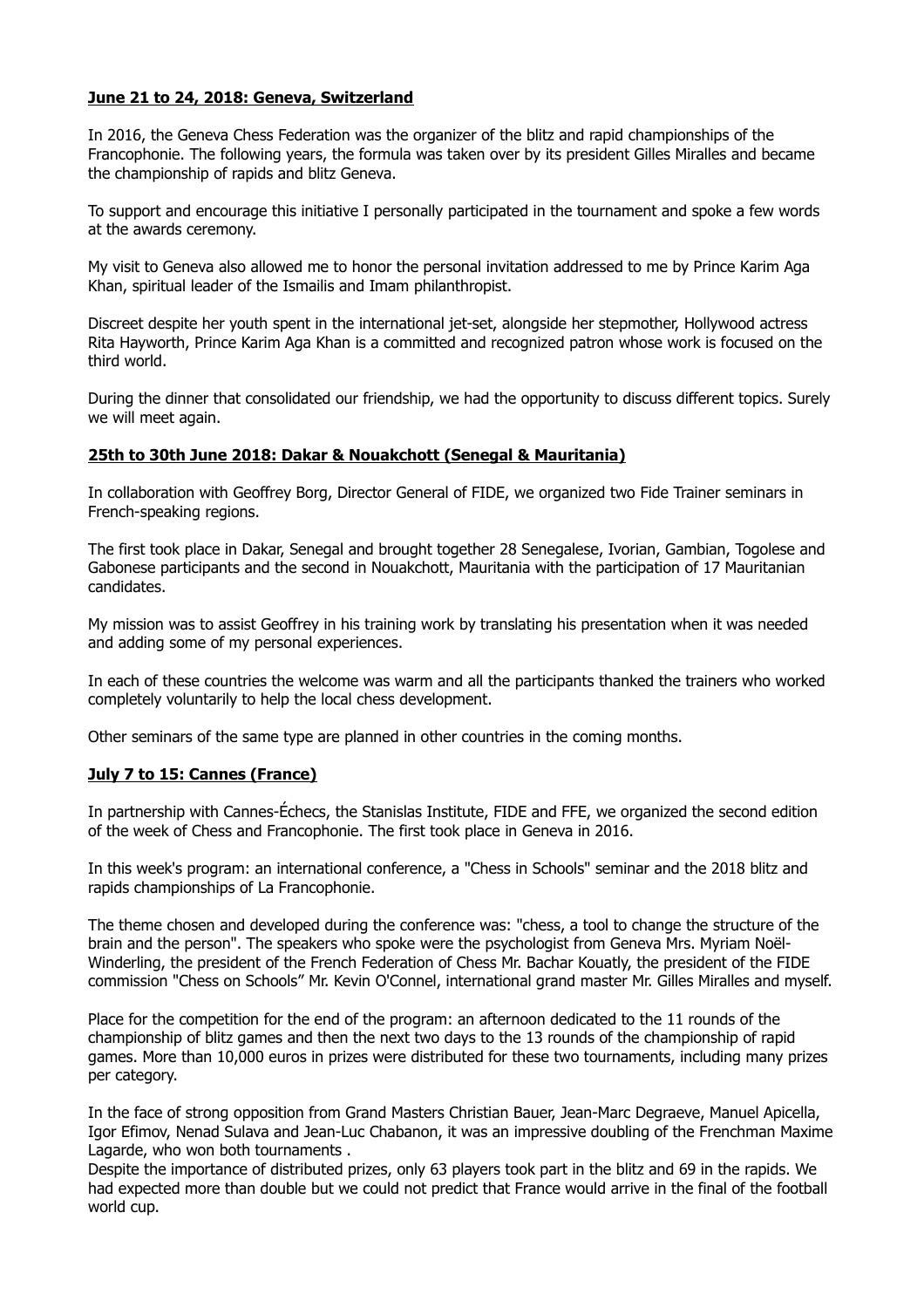This final took place on the same weekend as our tournaments, which assured us financially very penalized in terms of the amount of registrations.

Those who nevertheless came to Cannes to fight in front of the chessboard did not miss anything because last minute initiative - they were able to follow on the giant screen, in the beautiful cinema hall of Stanislas High School the victory of the team of France.

### **July 16 to 29, 2018: Longueuil, Quebec**

I responded positively to the invitation of the Quebec Federation of Chess and went to Longueuil, where this year's Quebec Open Championship was taking place. Longueuil, a welcoming university town, is located on the other side of the St. Lawrence River opposite Montreal

A presentation of the AIDEF and its purpose, a presentation on the situation of the French language and Francophones in the world, a small history of chess, the benefits on the body and mind generated by the practice of failures in different areas formed the essence of my speech at the opening ceremony.

As a member, I also attended the general assembly of the Quebec Chess Federation chaired by Mr. Bernard Labadie.

Certainly this fourth visit to Quebec in five years is a testament to the close friendship and collaboration that our two federations have.

## **August 25 to September 1, 2018: Tirana (Albania)**

As luck would have it, three of our International Meetings took place during this 2-year exercise.

The last one has just taken place in Albania and they are quite surprised by this choice in relation to the Francophonie but the links between the French language and the Albanians, although unknown, are real: Albania is a member of the International Organization of the Francophonie since 1999 and made in 1991 French one of the required second languages in all schools.

In addition, the French presence in the media is significant: Albania has joined Agence francophone for higher education and research which works for the development of the "Francophonie scientifique" at the University of French-speaking networks , the International Association of Mayors and Heads of Partially or Fully Francophone Capitals and Metropolises, the Agence de la presse francophone and the Francophone Business Forum.

This 2018 edition has kept all its promises: the conviviality appreciated by the regulars, the sightseeing, the sunny weather, the splendid playroom of the Albanian National Historical Museum, the quality of accommodation at the Tirana International Hotel in the heart of the The touristic and historical center of the city, the professionalism of the organizers and the referees, the quality and the diversity of the participants as well as the important media coverage made that this edition will remain an excellent memory for the 132 players from the 21 countries which have there took part.

Multiculturalism worked very well, not only did the participants fight the chessboard, but they also shared good moments throughout the week to develop friendships and brotherhood between chess players. Most of the participants discovered a country they did not know and were pleasantly surprised by the cultural richness, the pleasant environment and the warm welcome they received.

As for the winners, the Greek GMI Dimitrios Mastrovasilis wins the title of champion of the Francophonie 2018 and for women, the French WGM Nino Maisuradze retains her title acquired in 2017 in Tunisia. The title of Senior is won for the second year in a row by the GMI Gilles Miralles and the Albanian MF Zeqir Sula becomes the new Veteran Champion.

Note also that these 6 ° RIDEF allowed the Albanian player Llambi Pasko to achieve his 3rd Master International standard and obtain the title!

The closing dinner offered by the Albanian Olympic Committee took place at the Plaza 5 \* hotel and was animated by excellent musicians. Our friend Justin Brou us for the occasion again composed and played a